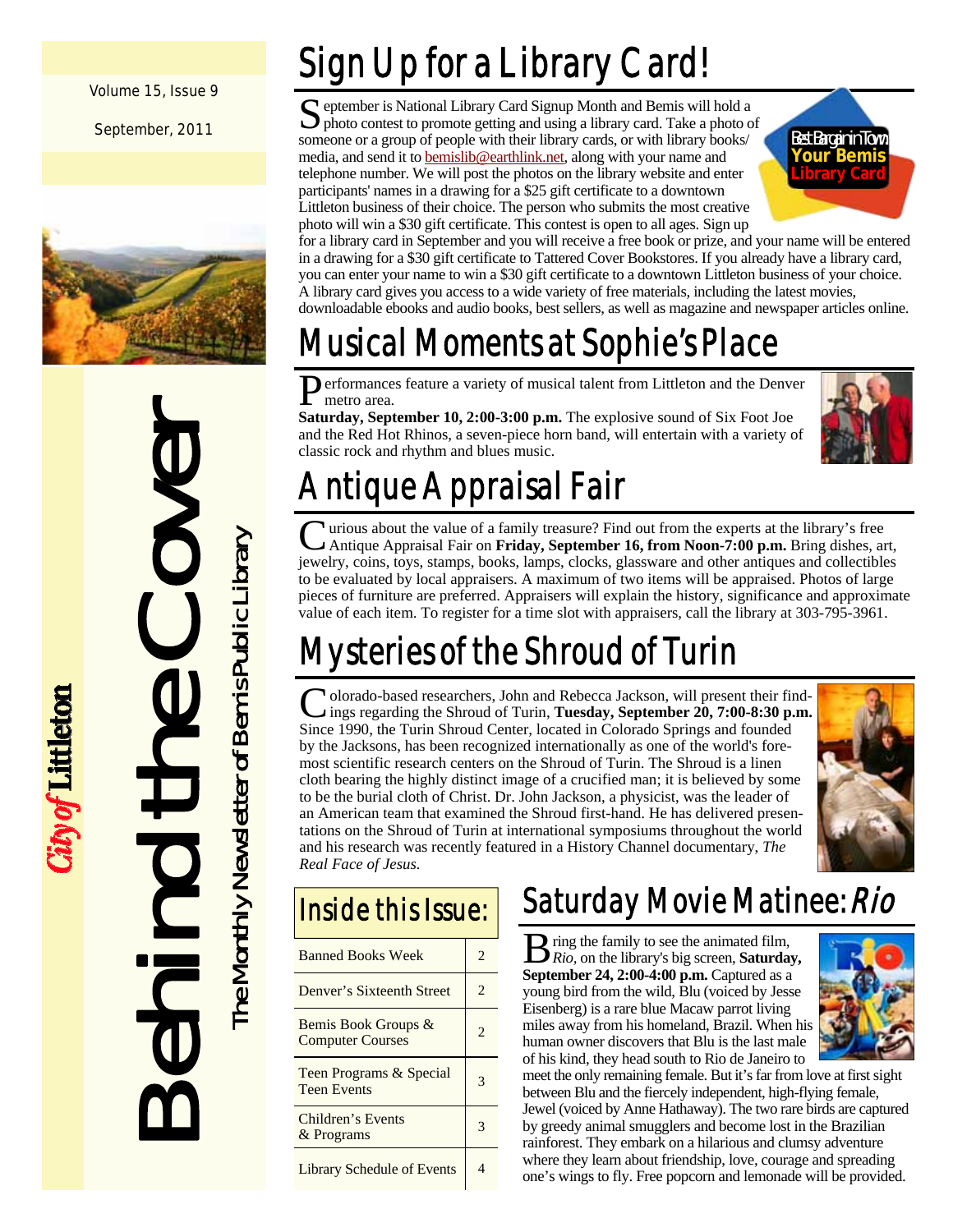# Banned Books Week

**N** elebrate Banned Books Week 2011 and the freedom to read, **September 24 through October 1**, by participating in a contest where you will match passages from banned books with the covers of the books. Stop by the main floor reference desk to pick up a contest





form. Each participant will be entered in a drawing to win one of two \$25 gift certificates from Amazon.com. The contest is open to children age ten and up, teens and adults.

## Denver's Sixteenth Street

L ocal author and historian, Mark A. Barnhouse, will give an enter-taining talk and show historical photos of Denver's Sixteenth Street on **Monday, September 26, 2:00-3:00 p.m.** Sixteenth Street has always been the Mile-High City's "Main Street." Sixteenth Street got its jump start in 1879 when Horace Tabor came to town and built the city's first five-story skyscraper at the corner of Sixteenth and Larimer Streets. In the second half of the 20th century, Sixteenth Street saw major changes, including the creation of one of the most successful pedestrian malls in the country. Barnhouse has been fascinated with Sixteenth Street ever since, as a small boy, he attended "Breakfast with Santa" in the Denver



Shadows

seighbors are

CUTTING **STONE** 

watchin

Dry Goods Tea Room. He has combed through a variety of archives for the most interesting images of Sixteenth Street, many never before published. Copies of the author's book, *Denver's Sixteenth Street,* will be available for sale and signing.

# Book Groups at Bemis

 $\widetilde{M}$  e have a variety of Book Groups that meet throughout the month. Choose a group that suits your interests and schedule. Then join us for some stimulating discussions.

#### **Senior Book Club**

**First Monday of each month at 2 p.m.** 

**Sept. 12\*:** *The Templar Legacy*  by Steve Berry

Former secret agent Cotton Malone and Stephanie Nelle, a U.S. Justice Department prosecutor, must solve the mystery of fourteenth-century Templar



World

riches and secrets before Raymond de Roquefort and his murderous allies prevail. *\*We will meet on the second Monday in Sept. due to the Labor Day holiday.* 

**Oct. 3:** *The Known World*  by Edward Jones When a plantation proprietor and former slave--now possessing slaves of his own--dies, his household falls apart in the wake of a slave rebellion and corrupt

underpaid patrollers who enable free black people to be sold into slavery.

**Nov. 7:** *Way off the Road: Discovering the Peculiar Charms of Small Town America*  **by Bill Geist** Geist offers up an amusing and

expansive collection of America's quirky, strange and offbeat nooks. Readers will find nearly 30 tales that will amaze and amuse and maybe inspire some extra stops on their next road trip.

#### **Monday Evening Book Group Third Monday of each month at 7 p.m.**

**Sept. 19:** *Shadows on the Hudson*  by Isaac Singer

This novel traces the intertwined lives of a group of Jewish refugees in New York City in the late 1940s. At its center is Boris Makaver, a

pious, wealthy businessman whose greatest trial is his unstable daughter, Anna. Singer explores both the nature of faith and love in the aftermath of the Holocaust.

**Oct. 17:** *The Neighbors are Watching* 

by Debra Ginsburg When the teenage daughter he secretly fathered with an exgirlfriend shows up pregnant at his doorstep, restaurant manager Joe experiences turbulence in his

marriage. The daughter's arrival in a quiet suburban neighborhood sets off a chain reaction of secrets and lies that threatens to engulf the neighbors along with the approaching flames from two huge wildfires.

**Nov. 21:** *Cutting for Stone* 

by Abraham Verghese Twin brothers born from a secret love affair between an Indian nun and a British surgeon in Addis Ababa,

come of age in an Ethiopia on the brink of revolution. Their love for the same woman drives them apart.

## Computer Services & Computer Classes

B emis has 22 Internet access computers on the lower level of the library, plus another seven located in the Children's Room for use by our



patrons in 5th grade and younger. Also, **wireless Internet access is available throughout the building for patrons with wireless-enabled laptops.**

 Currently, our computers use Microsoft XP operating systems and Microsoft Office 2003 software that includes Word, Excel, Access, PowerPoint and Publisher. All of our PCs are linked to printers. Printing costs are \$0.10 a page for black only or \$0.50 a page for color. Our computer lab has 12 PCs and may be scheduled for group use. We are happy to assist patrons individually at any time if you need help using the computers or the Internet.

 We also offer *free* computer and Internet classes on a regular basis. To learn about or register for an upcoming class and/or group use of our computer lab, call the library at 303-795-3961 or stop by the Information Desk.

**All classes and open computer lab are held from 9-10:30 a.m.** *except where noted.* 

Currently space is available in these classes:

- **Beginning Access Parts 1 & 2\* MS Office '03** Tues., Sept. 27 (Part 1) & Wed., Sept. 28 (Part 2)  **\****Students should sign up for both classes.*
- **Beginning Excel MS Office 2003** Tues., Sept 20; Tues., Oct. 18
- **Intermediate Excel MS Office 2003** Wed., Sept. 21; Wed., Oct. 19
- **Beginning Internet** Sat., Sept. 17; Sat., Oct. 15
- **Beginning PowerPoint MS Office 2003** Tues., Oct. 25
- **Beginning Publisher MS Office 2003** Wed., Oct. 26
- **Beginning Windows XP** Tues., Sept. 6; Tues., Oct. 4
- **Beginning Word MS Office 2003** Tues., Sept. 13; Tues., Oct. 11
- **Computer Comfort** Sat., Sept. 3; Sat., Oct. 1
- **Mail Merge in MS Word 2003** Wed., Oct. 12
- **Resumes with MS Word 2003** Wed., Sept. 14
- **Windows Keyboard Commands** Wed., Sept. 7
- **WinWay Resumes** Wed., Oct. 5
- **Open Computer Lab** *Every* **Thursday** No registration required. Receive one-onone time with a computer class instructor.



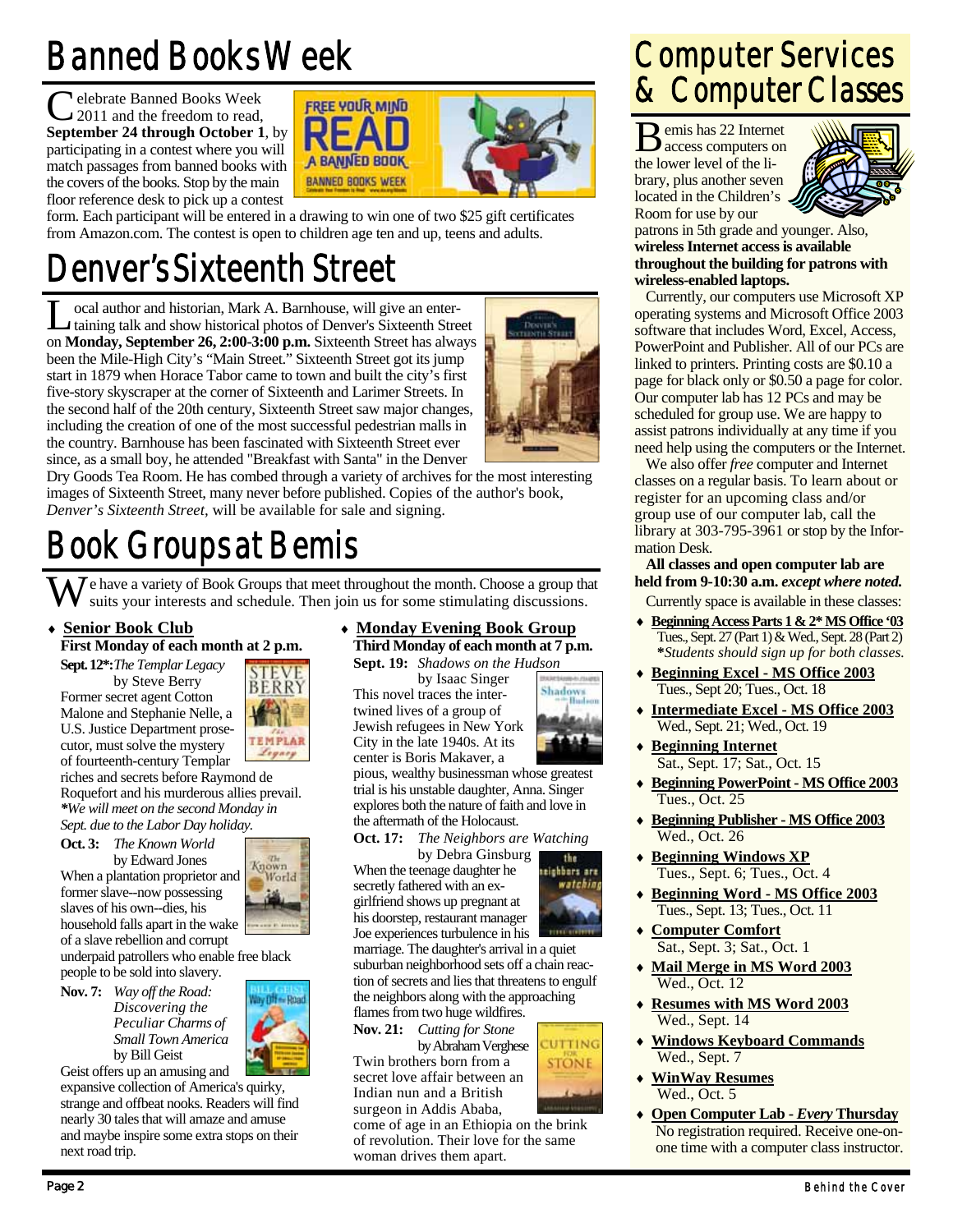

For more information, call teen librarian<br>Mark Decker at the library, 303-795-3961, or check the Bemis teen blog site online at http://bemisteen.blogspot.com.

Join other teens for the following activities:

#### **Read the Movie Club First Sat. of the month @ noon**  Our **Read the Movie Club** discusses a book, then watches the movie. *Join us even if you*

*haven't read the book.* Join us in September for *Soul Surfer,* the incredible true story of surfer

Bethany Hamilton who at age 13 lost her arm in a shark attack. Rated PG. Free popcorn and lemonade will be provided. **Sept. 3:** *Soul Surfer* **Oct. 1:** To be determined **Nov. 5:** To be determined



#### **Wii & Kinect**

 **Third Thursdays @ 3:30 p.m.**  Play a different video game each month! **Sept. 15:** Rock Band & Kinect Adventures **Oct. 20:** Super Smash Bros Brawl & Boxing **Nov. 17:** To be determined

 **Teen Advisory Group (TAG) Fourth Friday of the month @ 3:30 p.m. Sept. 23:** Teen Read Week programs **Oct. 28:** Program planning **Nov. 25:** No meeting scheduled

### Battle for the Best Book

H elp choose the best teen book at Bemis.<br>Each week, teens can vote for the best teen book by sending their votes by email to teen librarian Mark at mdecker@littletongov.org. Each week two books from the nominated titles will be chosen to "battle" against each other. Teens will vote for the book they'd like to see stay in the competition; the losing title will be removed. The battle continues through early October with the final title being announced during **Teen Read Week, October 17-23.** Teens: every nomination or vote you submit enters your name into a prize drawing to be held in October. Winners will receive a copy of a book of their choice. Monitor the battle at the Bemis teen blog or by visiting the library.

## Special Teen Events

#### **Manga - Learn It, Love It, DRAW It! Saturday, September 17, 2:00 p.m.**

Manga is one of the fastest growing forms of comics and graphic novels across the world! In this class, you'll discover what manga is, why it is so popular, its history, and most importantly, how to draw the manga style!

# Children's Programs

# Animal Adventures with Safari Sally

M eet a variety of live animals up close and personal with Safari Sally on **Sunday, September 18, 2:00 p.m.** Invertebrates, reptiles and mammals from around the world will be featured in this furry, fun and informative program for families with children ages 3 and older.



## September is National Library Card Sign-Up Month

C elebrate our library by getting a card or using the one you already have. Kids, show your new card and receive a prize at the Children's Desk during September.

# Benefits of Reading Aloud with Children

Reading aloud with children not only is fun, but good for them. Here are just a few benefits of reading aloud with children:

- Self-esteem grows as children experience the security of having a parent or other caring person read aloud with them.
- Communication skills increase with parents and other family members.
- New concepts can be introduced in fun, age-appropriate ways.
- Listening, vocabulary, memory and language skills are broadened.
- $\bullet$  Imagination and creativity develops.
- Information about the world around them can be shared.
- Individual interests in special subjects can develop.
- Positive behavior patterns and social values are learned.
- Positive attitudes towards themselves and others can be nurtured.
- Establishes a joy of reading.

Information provided by the Family Literacy Foundation.

## Weekly Story Times & Ongoing Activities

 **Story Box: Ages infant-36 months Tuesdays and Wednesdays at 9:30 a.m. and 10:30 a.m. Fridays at 9:30 a.m.** 

A 30-minute session for children and a caring adult introducing the joy of rhythm and reading. *Space is limited; free tickets are available one week in advance.* 

 **Preschool Story Time: Ages 3-kindergarten Thursdays at 10:30 a.m. and 1:30 p.m. Fridays at 10:30 a.m.** 

Thirty minutes of stories, songs, and activities with a puppet show the first week of the month.

 **Paws to Read: For grades 1-5 Third Saturdays, 10:00 a.m.-noon.** 

**September 17:** Readers in grades 1-5 can practice reading to a visiting pet pal. Bring your own book or choose one from our collection. Call 303-795-3961 and ask for the Children's Room to register for a 20 minute spot. *Presented by American Humane Association.* 



**Bemis Library Dial-a-Story:**

Your child can listen to a story anytime by calling 303-795-3960. Enjoy a new story or an old favorite.